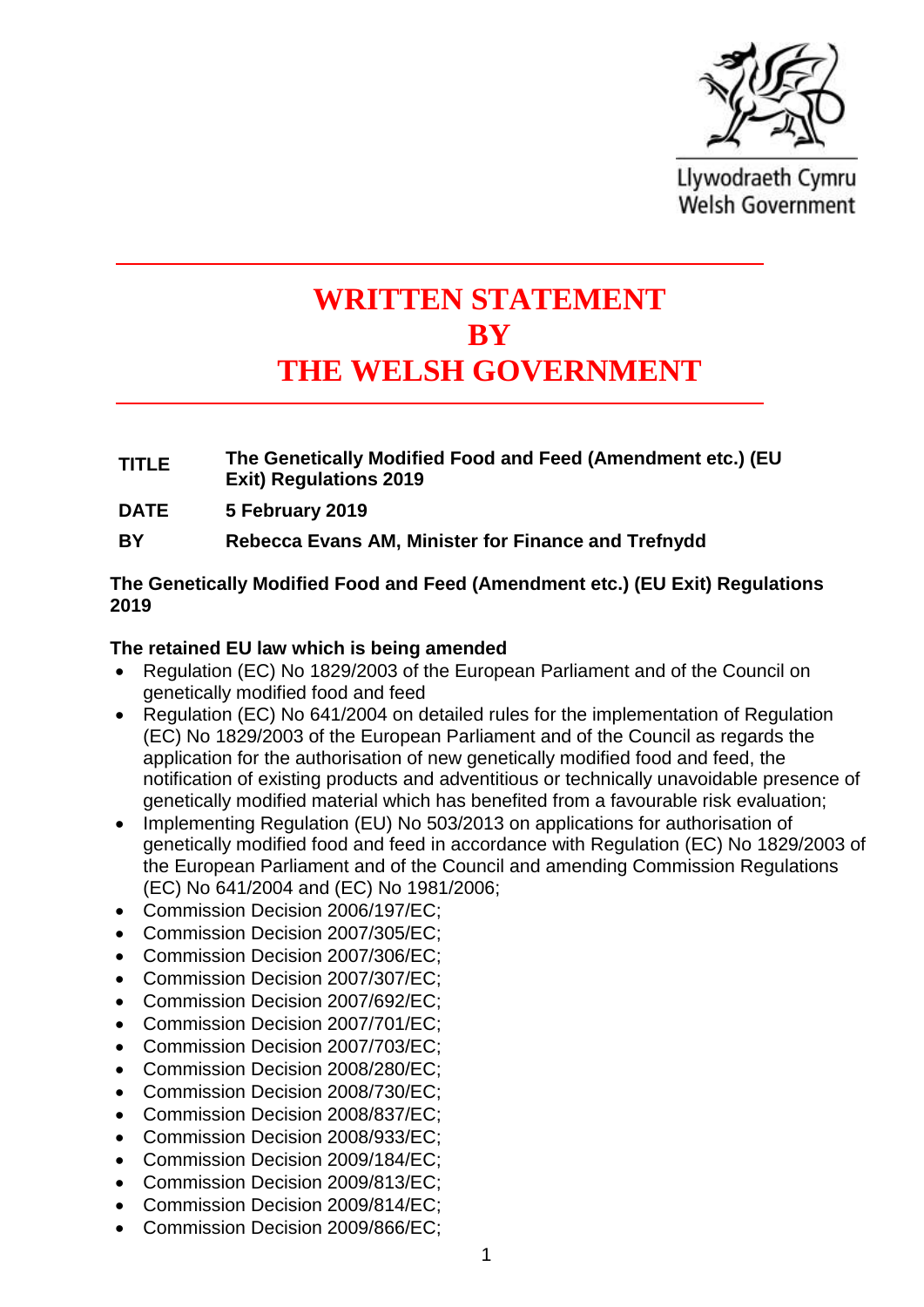- Commission Decision 2010/429/EU:
- Commission Decision 2011/354/EU;
- Commission Decision 2011/366/EU;
- Commission Decision 2011/891/EU;
- Commission Implementing Decision 2012/81/EU;
- Commission Implementing Decision 2012/82/EU;
- Commission Implementing Decision 2012/83/EU;
- Commission Implementing Decision 2012/84/EU;
- Commission Implementing Decision 2012/347/EU;
- Commission Implementing Decision 2012/651/EU;
- Commission Implementing Decision 2013/327/EU;
- Commission Implementing Decision 2013/648/EU;
- Commission Implementing Decision 2013/649/EU;
- Commission Implementing Decision 2013/650/EU;
- Commission Implementing Decision (EU) 2015/683;
- Commission Implementing Decision (EU) 2015/684;
- Commission Implementing Decision (EU) 2015/685;
- Commission Implementing Decision (EU) 2015/686;
- Commission Implementing Decision (EU) 2015/687;
- Commission Implementing Decision (EU) 2015/688;
- Commission Implementing Decision (EU) 2015/689;
- Commission Implementing Decision (EU) 2015/690;
- Commission Implementing Decision (EU) 2015/691;
- Commission Implementing Decision (EU) 2015/693;
- Commission Implementing Decision (EU) 2015/695;
- Commission Implementing Decision (EU) 2015/696;
- Commission Implementing Decision (EU) 2015/697;
- Commission Implementing Decision (EU) 2015/698;
- Commission Implementing Decision (EU) 2015/699;
- Commission Implementing Decision (EU) 2015/700;
- Commission Implementing Decision (EU) 2015/701;
- Commission Implementing Decision (EU) 2015/2279;
- Commission Implementing Decision (EU) 2015/2281;
- Commission Implementing Decision (EU) 2016/1215;
- Commission Implementing Decision (EU) 2016/1216;
- Commission Implementing Decision (EU) 2016/1217;
- Commission Implementing Decision (EU) 2017/1208;
- Commission Implementing Decision (EU) 2017/1209;
- Commission Implementing Decision (EU) 2017/1211:
- Commission Implementing Decision (EU) 2017/1212;
- Commission Implementing Decision (EU) 2017/2448;
- Commission Implementing Decision (EU) 2017/2449;
- Commission Implementing Decision (EU) 2017/2450;
- Commission Implementing Decision (EU) 2017/2451;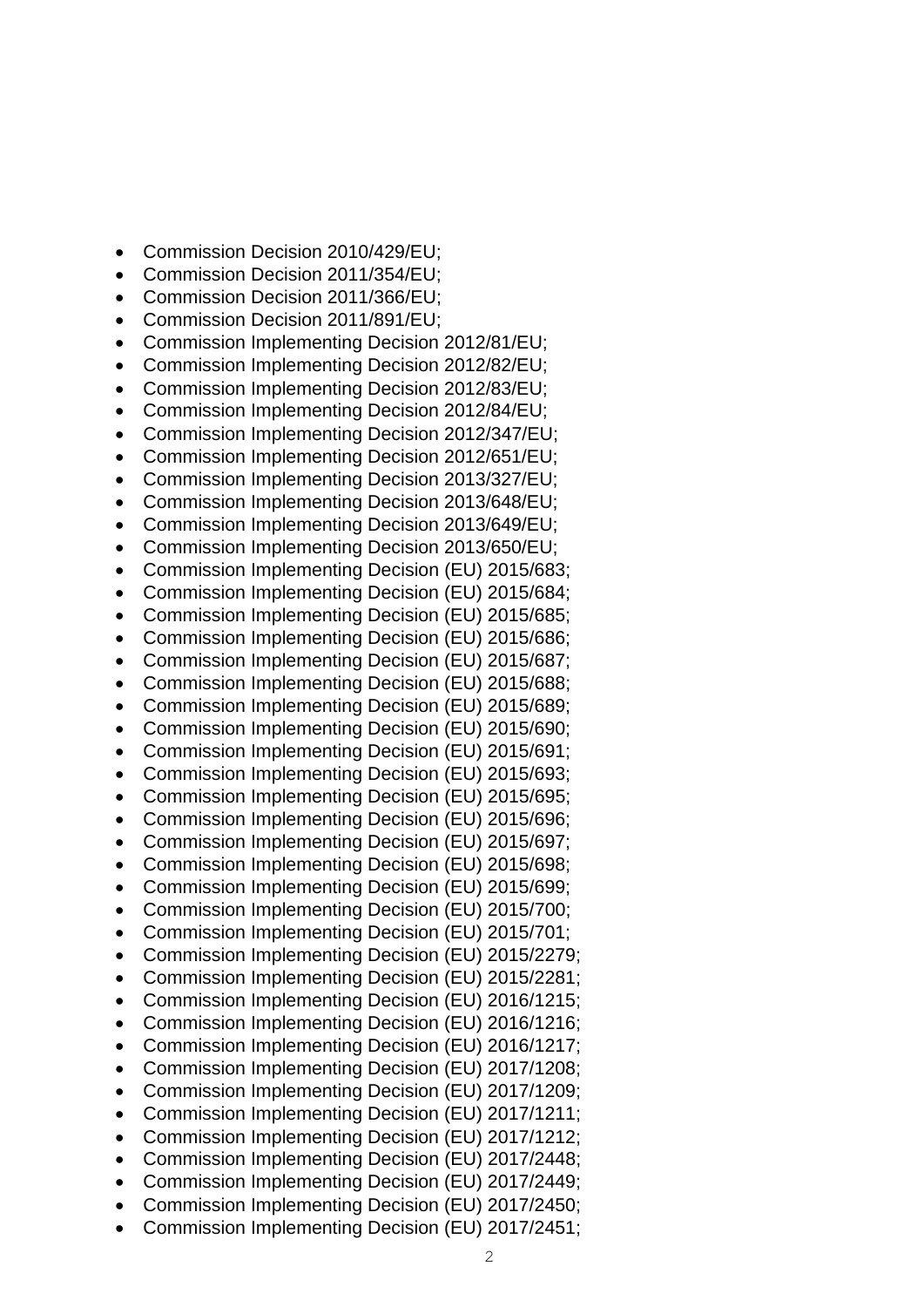- Commission Implementing Decision (EU) 2017/2452;
- Commission Implementing Decision (EU) 2017/2453;
- Commission Implementing Decision (EU) 2018/1109;
- Commission Implementing Decision (EU) 2018/1110;
- Commission Implementing Decision (EU) 2018/1111;
- Commission Implementing Decision (EU) 2018/1112.

## **The retained EU law which is being revoked:**

• Regulation (EC) No 1981/2006 on detailed rules for the implementation of Article 32 of Regulation (EC) No 1829/2003 of the European Parliament and of the Council as regards the Community reference laboratory for genetically modified organisms (EU) No. 931/2011 of 19 September 2011 on the traceability requirements set by Regulation (EC) No 178/2002 of the European Parliament and of the Council for food of animal origin.

## **Any impact the SI may have on the Assembly's legislative competence and/or the Welsh Ministers' executive competence**

This SI will enhance the Welsh Ministers' executive powers. It will transfer the European Commission's current powers, including regulation-making functions, to Welsh Ministers in relation to Wales. This will enable Welsh Ministers to decide whether or not to approve applications for new GMOs to be placed on the market in Wales. The Welsh Ministers will also have regulation-making powers, subject to annulment by resolution of the National Assembly, to amend non-essential parts of Regulation 1829/2003 and to set rules on the preparation and presentation of applications for GM authorisations. The Welsh Ministers will also have powers to appoint a reference laboratory for the purposes of undertaking particular tasks related to analysing GM food and feed, and to make regulations to set rules related to the work to be carried out by the reference laboratory. The SI will not have any impact on the Assembly's legislative competence.

## **The purpose of the amendments**

The purpose of the amendments is to correct deficiencies arising from the UK leaving the European Union in the retained direct EU legislation which lays down rules for pre-market scientific assessment and authorisation of GM food/feed.

The Regulations will make technical fixes such as removing references to EU institutions and other Member States. It will also change the reference to the EU register of authorised GM food/feed to be a reference to an administrative register in the UK and will define 'third countries' as any country outside of the UK. It will also provide for the revocation of Regulation (EC) No 1981/2006 which provided for the use of Community Reference Laboratories.

The more substantive amendments will:

• transfer responsibilities currently conferred on the European Food Safety Authority (EFSA) to the "Food Safety Authority" (the FSA in England, Wales and Northern Ireland, and Food Standards Scotland). For GM food and feed this will include undertaking risk